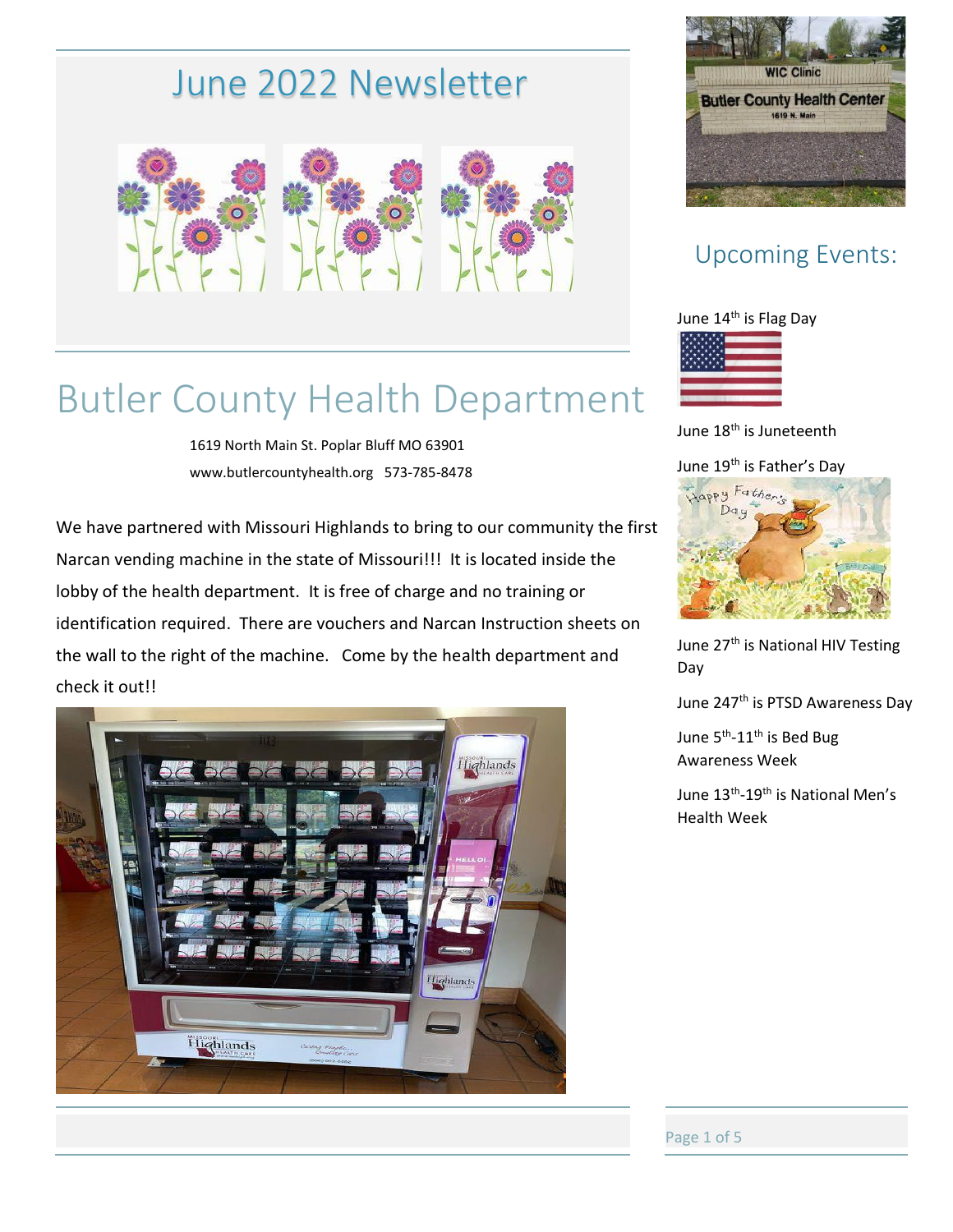## **The Butler County Health Department 1st Annual Community Outreach Day**

Thank you so much to all our community partners and community members for helping make this a fantastic first community outreach day for the health department!! We had over 25 vendors and an estimated 300 community members!! It was a huge success and we can't wait for our second annual outreach day!!



#### Health Department Services:

· Well-women exams · Birth control counseling and education · Preconception care · Pregnancy testing/counseling · HIV screening · STD/STI testing &treatment · Birth Control methods:

IUDs & implants, Depo-Provera (the shot), Birth control Pills, Female and Male condoms, Abstinence Education, Fertility Awareness based methods (natural family planning)

## More Important News/Program Information

### Child Care Health Consultation (CCHC) Program:

The CCHC Program offers educational courses to children and their childcare providers. The courses for children cover behaviors, safety, immunizations, growth and development, hygiene, and nutrition. The courses for childcare providers cover childcare basics, abuse and neglect, behavioral health, communicable diseases, emergency preparation, environmental hazards, growth development, hygiene, immunization, obesity prevention, poison prevention, safety, special health care needs, and staff wellness.

Page 2 of 5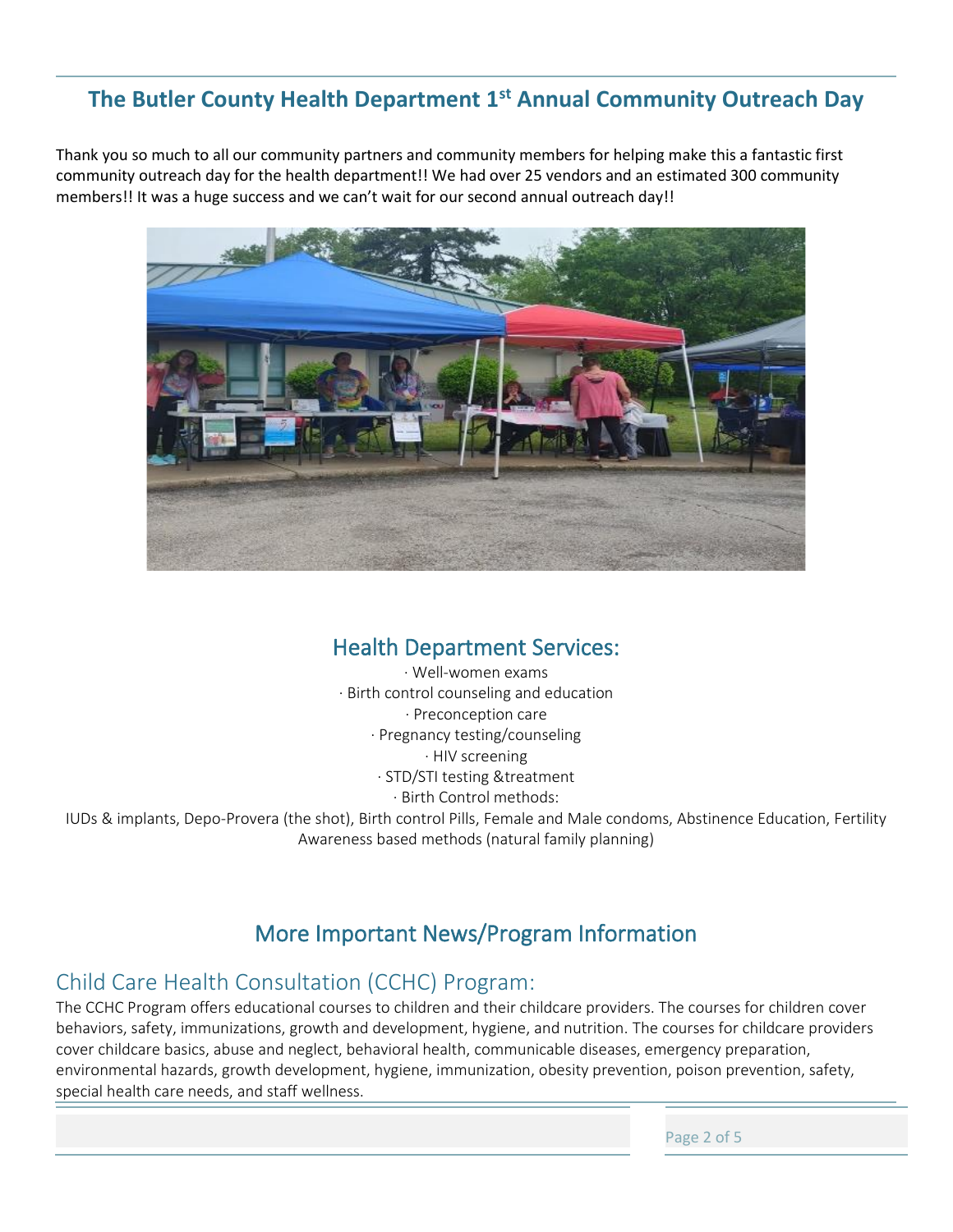### WIC – Women, Infant and Children

Effective November 1st, 2021, cash value benefits for fruits and vegetables will increase. This will be effective November 1, 2021 – September 30, 2022.

- Pregnant\postpartum participants will receive \$43.
- Breastfeeding participants will receive \$47.
- Children will receive \$24.
- Due to formula shortages, temporary formula alternatives are available until at least August 31, 2022. A list of formula alternatives and more information is available online at <https://health.mo.gov/living/families/wic/families/>
- Breastfeeding support is available through our Breastfeeding Peer Counselor Program. Our Breastfeeding Peer Counselors offer breastfeeding support groups, breastfeeding classes, latch assessments and one on one counseling. Join our Breastfeeding Support Group on Facebook: <http://www.facebook.com/groups/butlercountywicbreastfeedingsupport/>
- If you have any questions, please call the Butler County WIC office at 573-785-7044 Monday-Friday 8:00am-4:30pm.
- Contact your WIC local agency to learn more [https://health.mo.gov/.../fam.../wic/families/findalocation/](https://health.mo.gov/living/families/wic/families/findalocation/?fbclid=IwAR1uDcH5j5fyax-VdHx9pEyokgDyG8d4D67cnK55pYTMTmulLipykd-nH4E)
- [#WIC](https://www.facebook.com/hashtag/wic?__eep__=6&__cft__%5b0%5d=AZWH9pzcKFtXqSPBzRpo8jAzZ7w42UfvYaGEjmj0FoD6L9ASYe0j7joB9QZt7gBwy-oJrSx_hlLmHMGtlmP0dQRIdKCFPSjuReG1TnVJumHieblU-_2m7-tCjo5iuwZAVeNw1cuMWtH7Ems3G1wC_qto&__tn__=*NK-R) [#Missouri](https://www.facebook.com/hashtag/missouri?__eep__=6&__cft__%5b0%5d=AZWH9pzcKFtXqSPBzRpo8jAzZ7w42UfvYaGEjmj0FoD6L9ASYe0j7joB9QZt7gBwy-oJrSx_hlLmHMGtlmP0dQRIdKCFPSjuReG1TnVJumHieblU-_2m7-tCjo5iuwZAVeNw1cuMWtH7Ems3G1wC_qto&__tn__=*NK-R) [#women](https://www.facebook.com/hashtag/women?__eep__=6&__cft__%5b0%5d=AZWH9pzcKFtXqSPBzRpo8jAzZ7w42UfvYaGEjmj0FoD6L9ASYe0j7joB9QZt7gBwy-oJrSx_hlLmHMGtlmP0dQRIdKCFPSjuReG1TnVJumHieblU-_2m7-tCjo5iuwZAVeNw1cuMWtH7Ems3G1wC_qto&__tn__=*NK-R) [#infants](https://www.facebook.com/hashtag/infants?__eep__=6&__cft__%5b0%5d=AZWH9pzcKFtXqSPBzRpo8jAzZ7w42UfvYaGEjmj0FoD6L9ASYe0j7joB9QZt7gBwy-oJrSx_hlLmHMGtlmP0dQRIdKCFPSjuReG1TnVJumHieblU-_2m7-tCjo5iuwZAVeNw1cuMWtH7Ems3G1wC_qto&__tn__=*NK-R) [#children](https://www.facebook.com/hashtag/children?__eep__=6&__cft__%5b0%5d=AZWH9pzcKFtXqSPBzRpo8jAzZ7w42UfvYaGEjmj0FoD6L9ASYe0j7joB9QZt7gBwy-oJrSx_hlLmHMGtlmP0dQRIdKCFPSjuReG1TnVJumHieblU-_2m7-tCjo5iuwZAVeNw1cuMWtH7Ems3G1wC_qto&__tn__=*NK-R) [#food](https://www.facebook.com/hashtag/food?__eep__=6&__cft__%5b0%5d=AZWH9pzcKFtXqSPBzRpo8jAzZ7w42UfvYaGEjmj0FoD6L9ASYe0j7joB9QZt7gBwy-oJrSx_hlLmHMGtlmP0dQRIdKCFPSjuReG1TnVJumHieblU-_2m7-tCjo5iuwZAVeNw1cuMWtH7Ems3G1wC_qto&__tn__=*NK-R)



# Overdose Data to Action (OD2A) Program:

The ODA program combats the opioid epidemic within Butler County by establishing/enhancing local and regional partnerships, raising community awareness, preventing drug abuse, reduce overdose rates, partaking in treatment/recovery follow-up visits, and offering Narcan (Naloxone) courses to the community and first responders.

To schedule classes for your childcare center, or to schedule a Narcan training, please email [amy.bland@lpha.mo.gov](mailto:amy.bland@lpha.mo.gov), or call the Butler County Health Department at 573-785-8478 and ask for Amy Bland.

| Page 3 of 5 |  |  |
|-------------|--|--|
|             |  |  |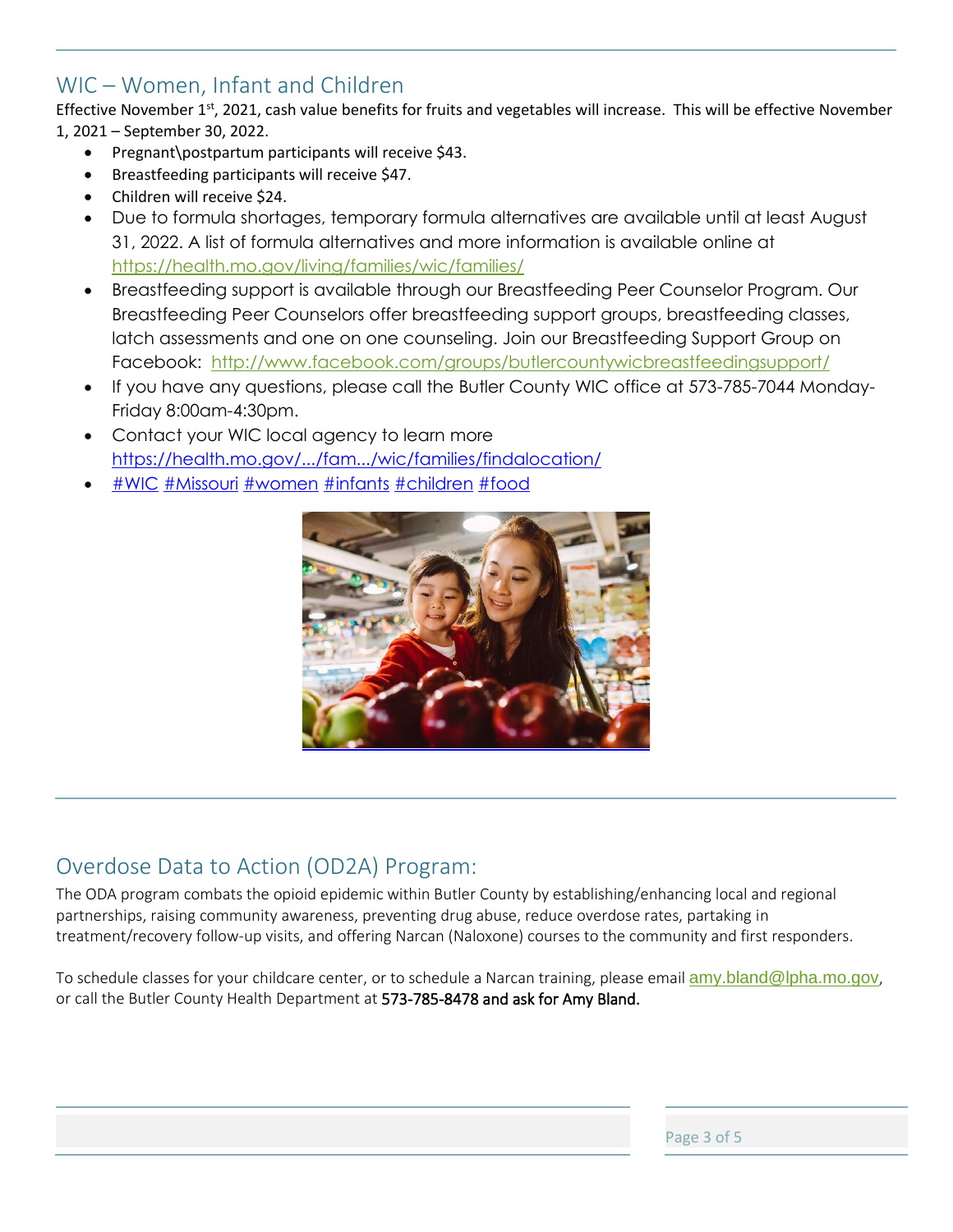### Community Gardening



We have lettuce, radishes tomatoes, cucumbers, squash, sweet peppers, and green onions growing in our community garden. We are growing romaine cimmaron lettuce, basil, rosemary, sage, buttercrunch lettuce, and rainbow chard in our tower garden. It is available in our lobby. If you would like more information or want to participate in this garden or the other community gardens in Butler County, please contact the Health Department, Community Resource Council or the Parks and Recreation Department.

### Family Planning

At Butler County Health Department, we're committed to providing our clients with high quality, confidential reproductive healthcare at an affordable cost. Services are available to women, men and teens regardless of insurance status, income or age restrictions. Teens– we encourage parental involvement in your healthcare, but it is not a requirement to be seen at our family planning clinic.



#### Covid Update:

The Butler County Health Department is facilitating weekly vaccination clinics here at the health department! Clinics will be held every Friday 8am-3:30pm and the first Tuesday of the month from 5pm-7pm. Moderna and Pfizer will be available for those 5 years of age and older. Initial, second, third and booster doses are available. Give us a call at 573-785- 8478 to set up your appointment!

Covid Testing is available every Wednesday from 12-4p.m. Go to butlercountyhealth.org to set up an appointment.



# Important Announcements:

We will be closed Monday, June 20<sup>th</sup> in observance of Juneteenth.

There will be a dedication service for the late Robert Hudson (the previous Administrator) on June 22<sup>nd</sup> at 9am at the health department.

Late night covid clinic here at the health department on June 7<sup>th</sup> from 5p.m.-7p.m.

The health department offers FREE Narcan/Naloxone training for anyone, any age. If you would like to be certified and carry Narcan- Contact Amy Bland [amy.bland@lpha.mo.gov](mailto:amy.bland@lpha.mo.gov) or at 573-785- 8478

OraQuick In-Home HIV Test are available to those who qualify. For questions, contact Selina, BCHD

#### **Departments**

**Women, Infants and Children Environmental Health Specialists Public Health Clinic Health Education Children and Youth with Special Healthcare Needs HIV case Management HIV/STD Prevention Family Planning Immunizations**

#### Page 4 of 5